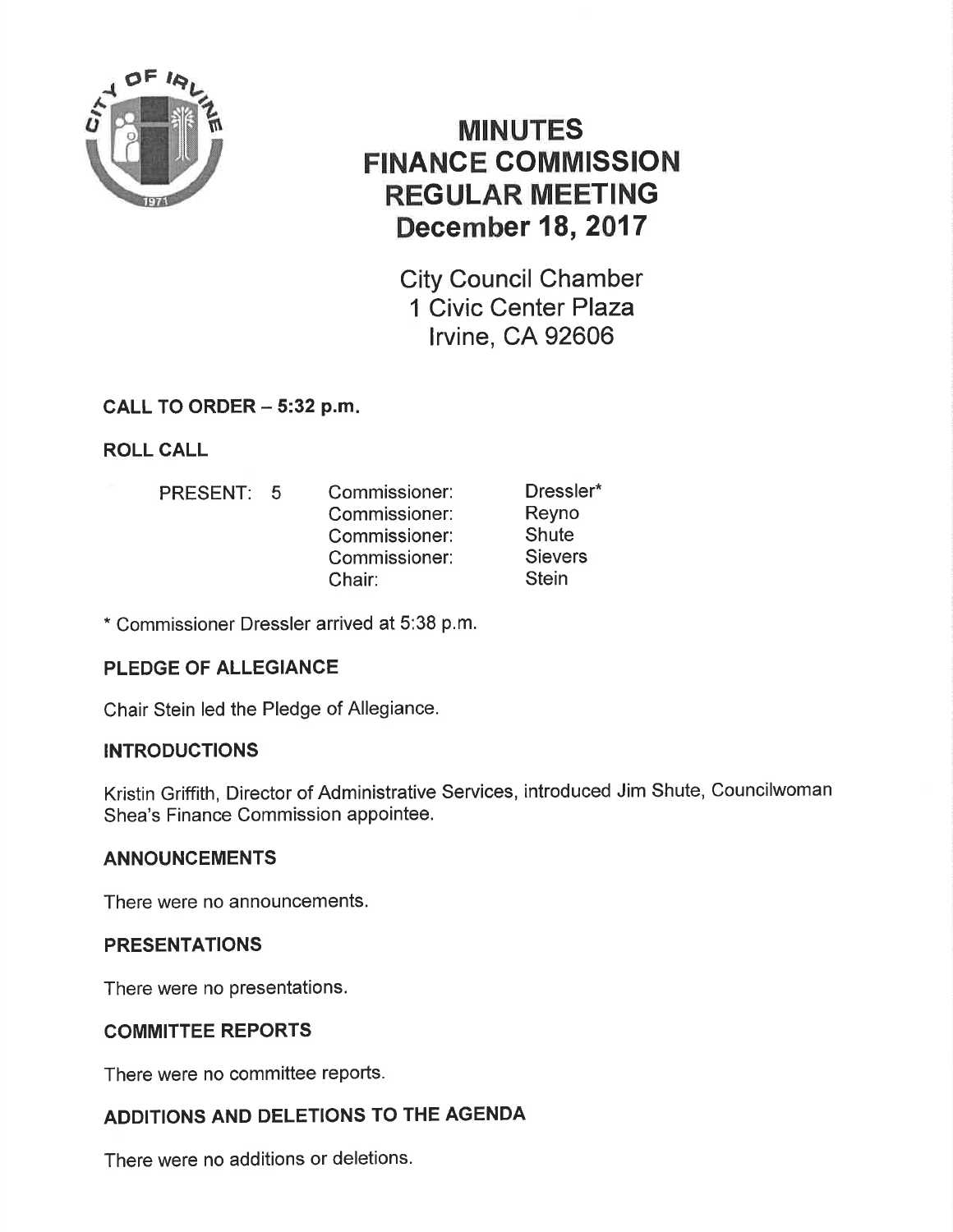#### PUBLIC COMMENTS

There were no public comments

#### CONSENT CALENDAR

AGTION: Moved by Commissioner Reyno, seconded by Gommissioner Sievers, to approve Consent Calendar Item 1. Item 2 was removed for separate discussion.

#### 1. MINUTES

The motion carried as follows

Approved the minutes of a regular meeting of the Finance Commission held on November 6,2017.

#### $2.$ ACCEPTANCE OF FUNDS FROM THE ORANGE COUNTY FIRE AUTHORITY FOR EQUIPMENT UPGRADES FOR PUBLIC SAFETY COMMUNICATION VEHICLES AND BI-DIRECTIONAL AMPLIFIERS FOR AVENUE ONE CONDOMINIUM COMMUNITY

This item was removed for separate discussion at the request of Chair Stein.

Dan Jung, Special Assistant to the Chief of Police, answered questions.

Commission discussion included: the rationale for completing the upgrade; the number of existing older buildings that need to be upgraded, how and why the specific building was selected; and the expectation to utilize future grant funding in the coming years.

## RECOMMENDED ACTION: Moved by Gommissioner Sievers, seconded by Commissioner Reyno, and unanimously carried, to:

- 1) Recommend the City Council accept \$500,000 in funds from the Orange County Fire AuthoritY.
- Recommend the City Council approve a budget adjustment appropriating \$500,000, reflecting an increase in revenues and appropriations in support of emergency communication upgrades related to public safetY. 2)